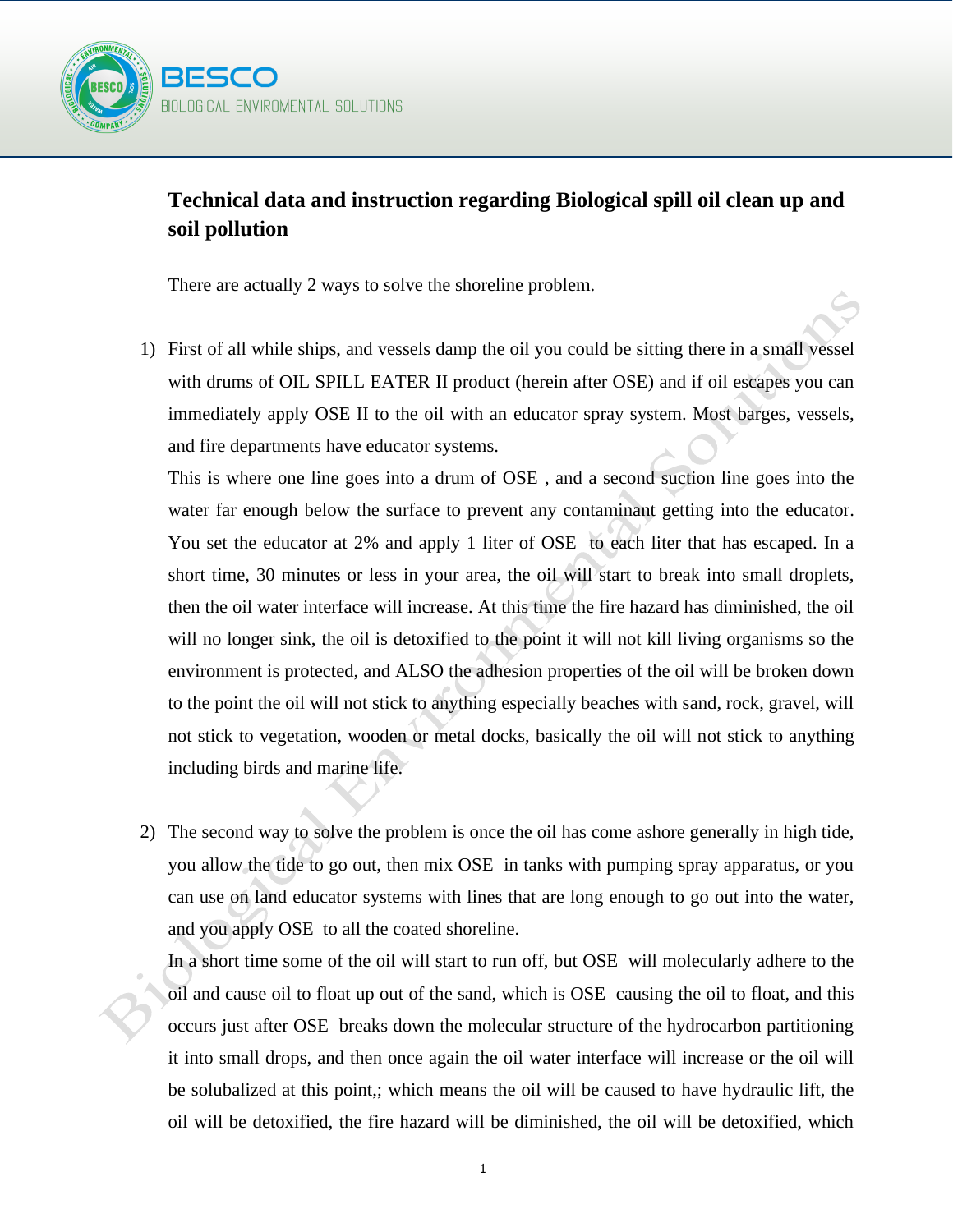

means the oil will no longer kill single celled living organisms (which is protecting the environment, which is the main reason you clean up spills) or marine creatures, and most importantly for your case the oils adhesion properties will be diminished which means the oil can run off the sand by applying water after about 30 to 45 minutes or you can let the tide come in and the broken down oil will go out to sea, and become food for the food chain since it will be digested by enhanced single celled bacteria.

OSE also while breaking down oil and hazardous contaminants will rapidly enhance indigenous bacteria to grow rapidly so once the oil breaks down the new bacteria will digest the oil to CO2 and water. Which means on the beach there will be nothing to pick and haul off the problem will be solved in place. Or we like to point out when someone uses OSE there is no secondary clean up required, its is one application and DONE.

OSE will as I pointed out above break down the molecular structure of hydrocarbons and hydrocarbon based chemicals. The first thing that happens is the oil emulsifies, and then solubalizes, while this is occurring there are over 156 types of enzymes developing thousands of digestive binding sites, and affecting the hydrocarbons structure. While this is occurring OSE has ingredients that rapidly colonize or (grow) indigenous bacteria to large numbers. Once the bacteria run out of the readily accessible OSE nutrients they convert over to the only food source left the broken down hydrocarbons, at which point they attach to the enzymatic binding sites and digest the oil to CO2 and water.

The hydrocarbons break down is within 30 to 45 minutes unless the temperature goes below 40 F, and this is what you are looking for so the beaches become clean. The converting to CO2 and water takes longer but is really does not matter once you cannot see the oil any longer.